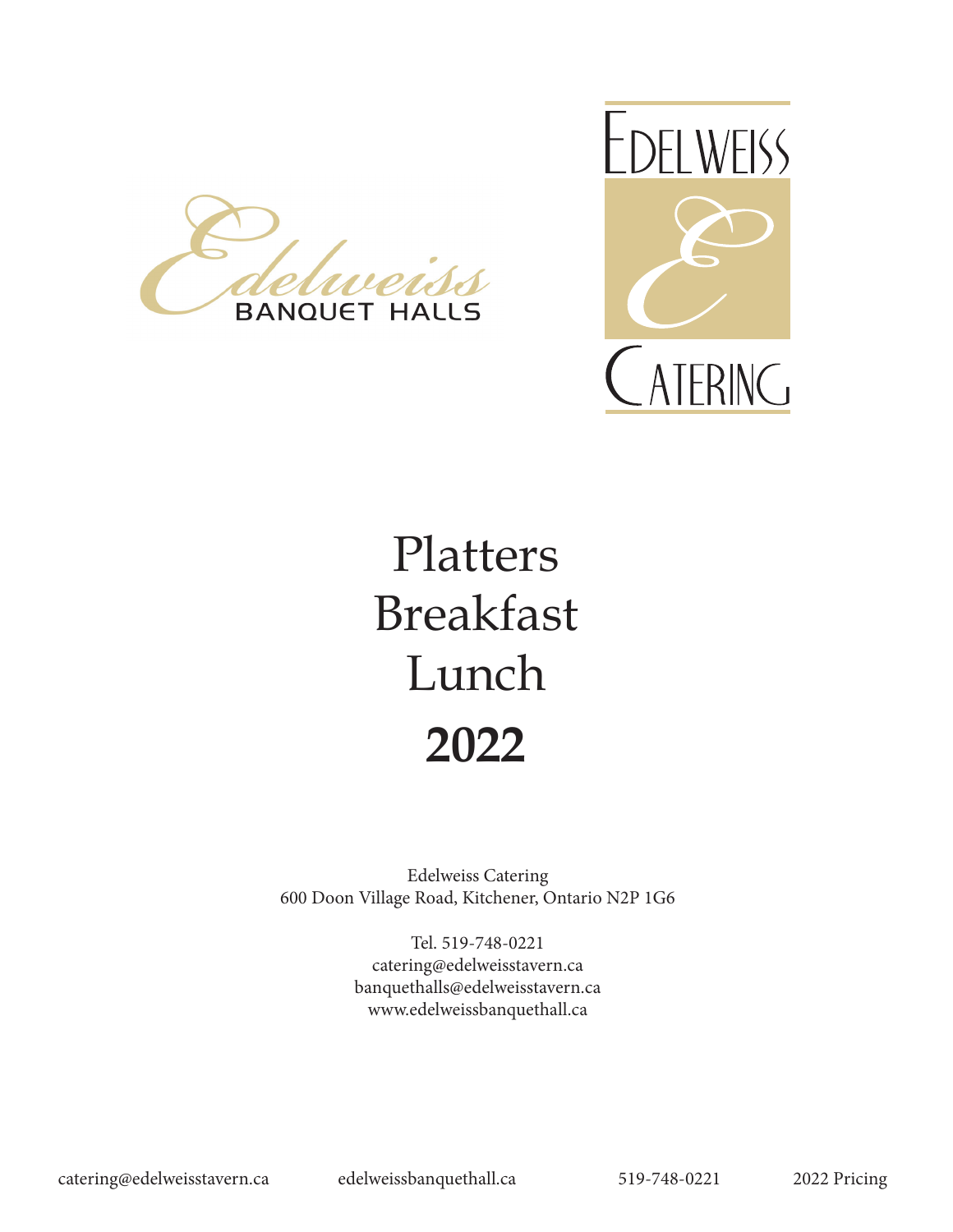**Servers** Servers for your event are vailable for an additional fee.

#### **Delivery**

what is required.

All orders are subject to delivery fees. Orders in Kitchener are \$15.00+hst. Orders in Waterloo or Cambridge are \$20.00+hst per order. If we need to return to pick up equipment an addtional delivery fee will be charged.

Paper service is included in all orders. China service is available at an additional cost dependant on

# apply. **Allergies**

### **Ordering**

**Paper or China Service**

Minimum order for all catering jobs is \$75.00 per order before taxes and delivery. Orders and changes to orders must be made 2 business days prior to the job date and time. If orders or changes are needed less than 2 business days in advance, please EMAIL AND CALL 519-748-0221 and ask to speak to the catering department. We will try and make accomodations at that time and additional fees may

10 Order Minimum

Allergies can be accomodated if ordered in advance. Additional fees may apply.

#### Bottled Juice \$2.25 + HST • Water Service \$0.60 + HST • Coffee & Tea Refresh \$1.80 + HST • Bottled Water \$1.35 + HST • Muffin - with butter \$2.90 + HST  $\bullet$  Bagel - with cream cheese & jam on side \$2.90 +HST

- - Coffee & Tea Service 2 cups per person \$3.10 +HST
	-
	-
- -
	-
- 
- 
- 
- **ARTE** English Muffin with egg, bacon and cheese

Bottled Juices: Orange, Cranberry, Apple

# **REAKFAST BUFFET** \$16.75 per person + HST

**EExecutive xecutive CContinental ontinental Breakfast reakfast**

**BREAKFAST PACKAGES**<br>CONTINENTAL BREAKEAST \$8.00 per person +HST

Butter

Butter

Coffee & Tea

Coffee & Tea

- 
- 

### **Breakfast reakfast SSandwichh**  $$6.00$  each  $_{\rm +HST}$



Edelweiss Catering

<u>'</u>ONTINENTAL **B**REAKFAST

Assorted Pastries: Muffins (1 per person) and Danishes (1 per person)

Assorted Pastries: Muffins (1 per person) and Danishes (1 per person)

Fruit Platter

- -

### Sausage (2 per person)

# Danishes (1 per person) Coffee & Tea



 $$12.50$  per person + HST 10 Person Minimum

15 Person Minimum

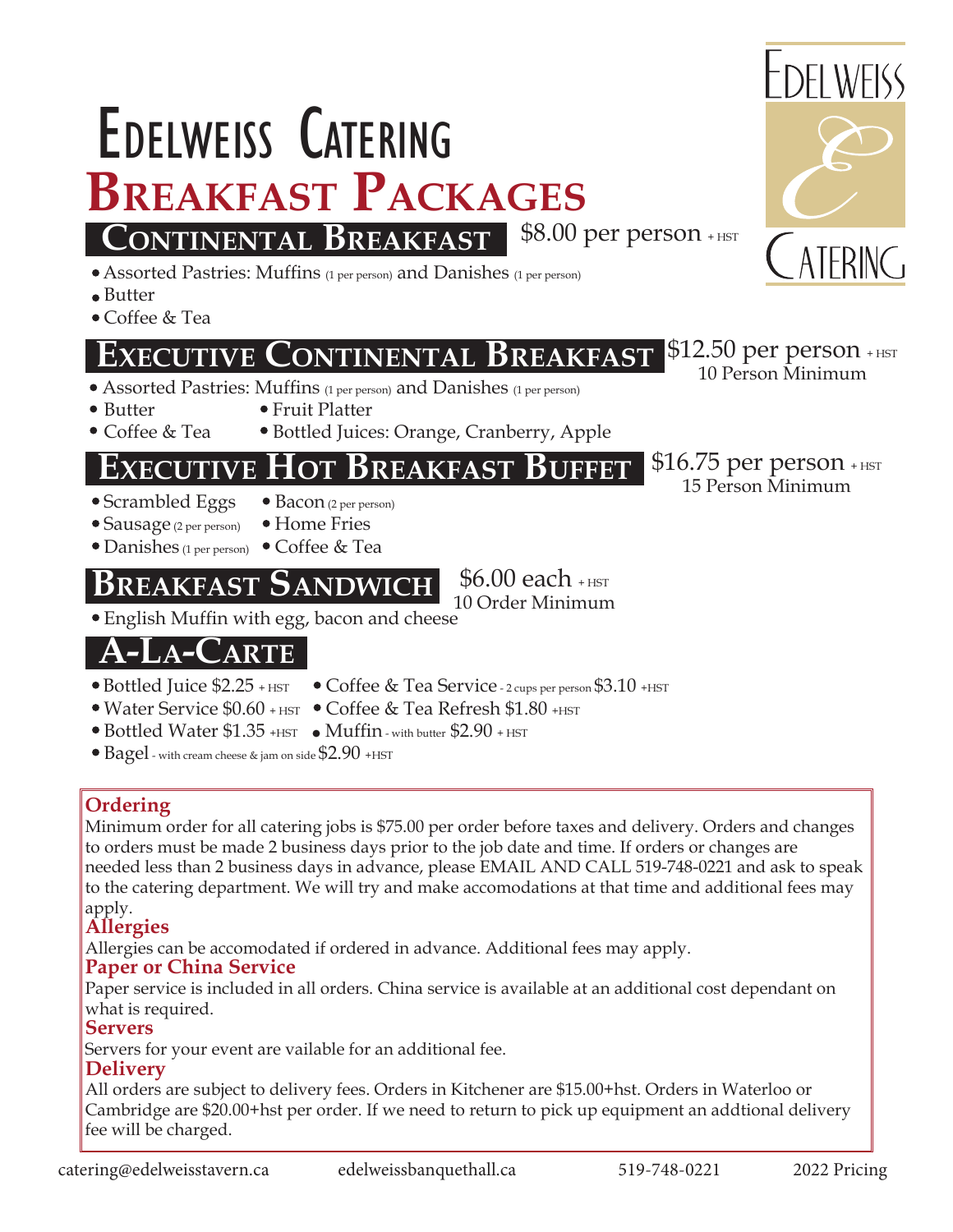# PLATTERS Edelweiss Catering



# **CHEESE & CRACKER PLATTER**

Assorted bite sized cheeses, including cheddar, Swiss and marble cheese. Served with an assortment of gourmet crackers.

**Small \$33.00 Serves 8 to 12 people**

**Medium \$62.00 Serves 17 to 23 people**

**Large \$87.50 Serves 26 to 34 people**

## **EGETABLE PLATTER**

An assortment of the following: carrots, mixed peppers, celery, tomatoes, cucumbers and broccoli. Served with dip.

|        | <u>ionialocs, cucunibers and broccom. Oci ved v</u> |
|--------|-----------------------------------------------------|
| Small  | \$36.25 Serves 8 to 12 people                       |
| Medium | \$68.00 Serves 17 to 23 people                      |
| Large  | \$96.00 Serves 26 to 34 people                      |

# **FRESH FRUIT PLATTER**

A delicious selection of seasonal fresh fruit which may include oranges, blueberries, strawberries, watermelon, pineapple, grapes, kiwi, cantaloupe and honeydew melon.

**Small \$36.25 Serves 8 to 12 people Medium \$68.00 Serves 17 to 23 people Large \$96.00 Serves 26 to 34 people**

# **Dessert Platter**

An assortment of irresistible squares, including brownies, cheesecakes, cake squares and many more.

**Small \$36.25 Serves 8 to 12 people Medium \$68.00 Serves 17 to 23 people Large \$96.00 Serves 26 to 34 people**

### HST will be added to all tray prices

*See ordering, allergy, paper/china and delivery information on pages 2 & 6*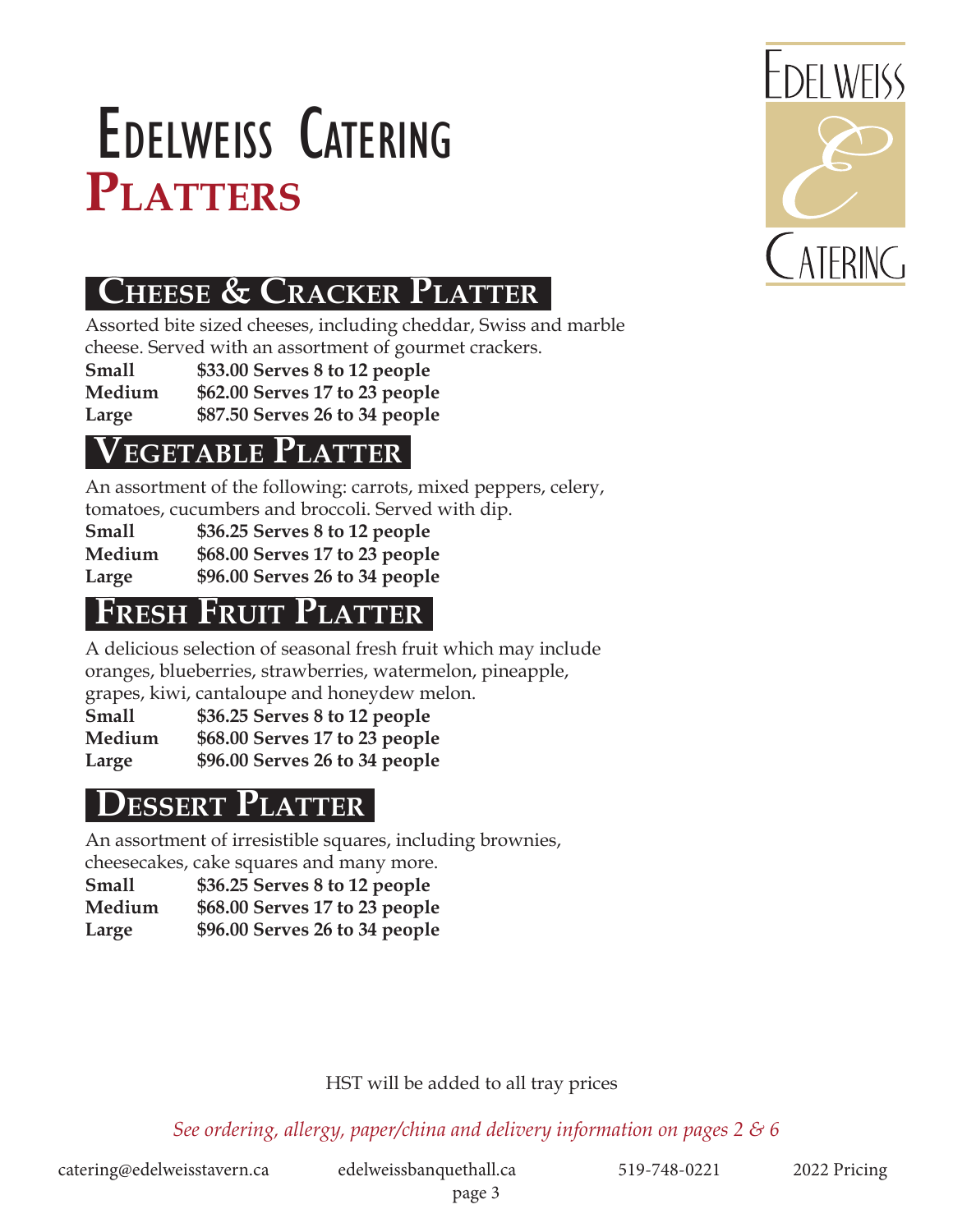# **Sandwich and Wrap Platters** Edelweiss Catering

All platters are served assorted, individual per person requests are not permitted.

## **DELUXE SANDWICHES** \$5.95 per sandwich +HST

Includes a variety of the following, served on white and whole wheat bread, cut into 1/4's: **\*Vegetarian options provided only upon request\***

- Black Forest Ham Roast Beef Roasted Turkey
- 
- 
- Salami Egg Salad Tuna Salad **\*Vegetable & Hummus - Only upon request**

#### **PREMIUM SANDWICHES** \$8.95 per sandwich +HST

Includes a variety of the following, served on an assortment of Bagnat Buns:

**\*Vegetarian and Egg Salad options provided only upon request\***

**Black Forest Ham** - Swiss cheese, honey mustard and lettuce

**Roast Beef** - Havarti cheese, horseradish mayo and lettuce

**Roasted Turkey** - Cheddar cheese, pesto mayo and lettuce

**Salami** - Cheddar cheese, dill pickles, dijon mustard and lettuce

**\*Egg Salad** - dill pickles and lettuce - **Only upon request**

**\*Vegetable & Hummus** - Avocado, jalapeno Havarti cheese and veggies - **Only upon request**

# **EXECUTIVE SANDWICHES** \$9.95 per sandwich +HST

Includes a variety of the following:

### **\*Vegetarian options provided only upon request\***

**Grilled Chicken Ciabatta** - Pesto mayo, Swiss cheese and roasted red pepper

**Ham & Cheese Ciabatta** - Dijon mayo, jalapeno Havarti cheese and pickle

**Cranberry Turkey Ciabatta** - Cranberry mayo and brie cheese

**\*Vegetarian Ciabatta** - Hummus, avocado, jalapeno Havarti cheese and veggies - **Only upon request**

 $\textbf{T}$ ORTILLA  $\textbf{W}$ RAPS \$10.45 per wrap +HST

Includes a variety of the following:

**\*Vegetarian options provided only upon request\***

- **BBQ Steak**  Beef, mixed bell peppers, white onion, BBQ sauce, lettuce and mixed cheese **Chicken Caesar** - Chicken, bacon, parmesan, Caesar dressing, lettuce and mixed cheese
- **Buffalo Chicken** Buffalo chicken, bacon, ranch, tomatoes, green onion, lettuce and mixed cheese
- **Roasted Turkey Wrap**  Turkey, tomatoes, cajun spice, mayo, lettuce and mixed cheese
- **\*Vegetable & Hummus** Tomato, cucumber, sprouts(when available ), peppers, red onion, hummus, lettuce and mixed cheese - **Only upon request**

### *See ordering, allergy, paper/china and delivery information on pages 2 & 6*

catering@edelweisstavern.ca edelweissbanquethall.ca 519-748-0221 2022 Pricing



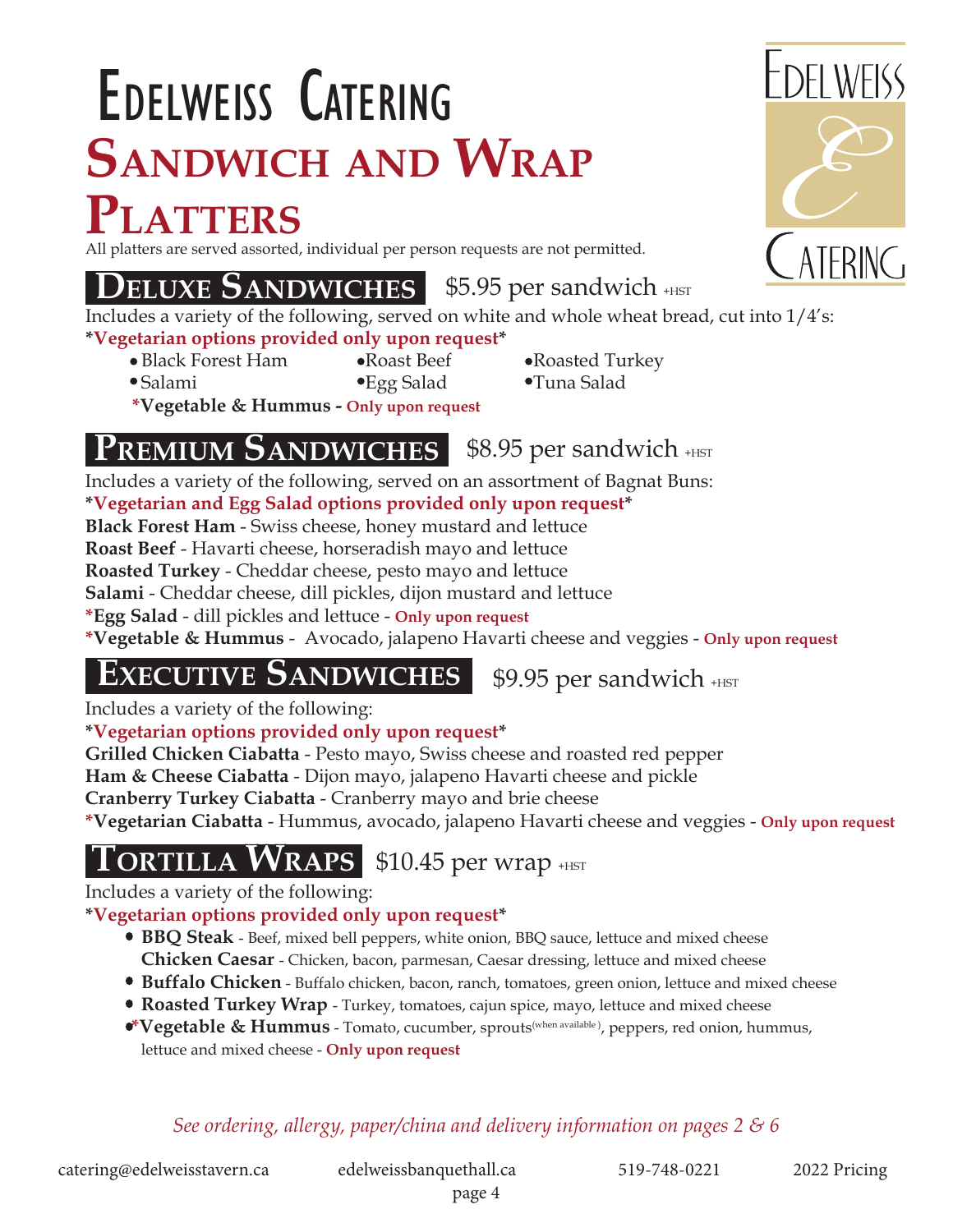# Edelweiss Catering **Cold Lunch Packages**

Available for groups of 15 or more

**\*Vegetarian options provided only upon request**\*

# **#1 \$13.75 Per Person +HST #2 \$14.75 Per Person +HST**

- Premium Sandwiches
- Vegetable Platter
- Cookie Platter
- Assorted Canned Pop

- Assorted Wraps
- Vegetable Platter
- Cookie Platter
- Assorted Canned Pop

# **25 PER PERSON +HST**

- Assorted Executive Sandwiches
- Assorted Wraps
- Vegetable Platter
- Cookie Platter
- Assorted Canned Pop

# **SIDE SALADS PER PERSON**

- Garden Salad \$6.00 + HST
- Caesar Salad \$8.00 + HST
- Greek Salad \$8.00 +HST
- $\bullet$  Coleslaw \$2.50  $+$ HST
- Sweet Onion Macaroni Pasta Salad \$3.00 +HST

DEL WEISS

### Assorted Executive Sandwiches

- Vegetable Platter
- Cookie Platter

## **#3 \$15.25 Per Person +HST #4 \$14.75 Per Person +HST**

- Assorted Premium Sandwiches
- Assorted Wraps
- Vegetable Platter
- Cookie Platter
- Assorted Canned Pop

*See ordering, allergy, paper/china and delivery information on pages 2 & 6*

#### page 5

# Assorted Canned Pop